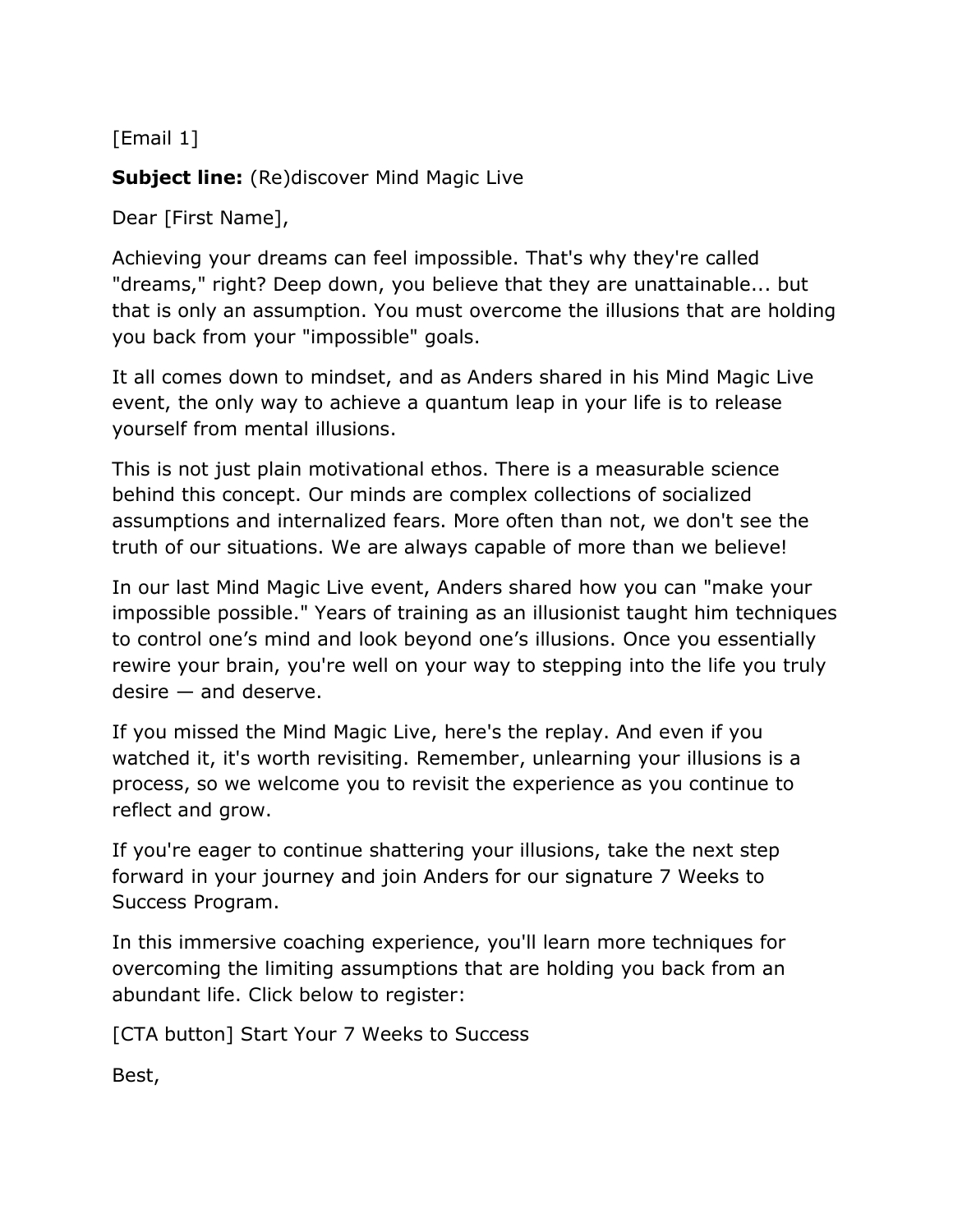Anders Hansen and the Real Magic team

[Email 2]

**Subject line:** Time is your gift to yourself

Hi [First Name],

Have you had a chance to watch the replay of Mind Magic Live? Make time to invest in yourself... Anders introduces these concepts in a way that stimulates new cognitive patterns. The only way to shatter your mind's illusions is to re-engage with the material.

Transformation is not an instant process! It does take time to un-learn all the assumptions, biases, and limitations you've picked up over the years. Anders' gift is illuminating these illusions and helping you achieve REAL magic in your life.

This type of magic isn't supernatural ... it's science! We know that the brain clings to patterns and predictability... which means you may accidentally filter out information that doesn't serve your assumptions. But if you want meaningful change in your life, you must learn to open your perception to your fullest potential. That means forging new patterns... which requires continuing impactful dialogue with your own mind.

Give yourself the time to explore new horizons and break free from your illusions. Once you've re-watched Mind Magic Live, the next step is to make a plan of action for your best life. You may have years of assumptions to escape, but in our 7 Weeks of Success program, you can start manifesting your deepest desires in much less time. Click below to learn more and register.

[CTA button] Start Your 7 Weeks to Success

Explore your potential and shed your illusions. We're here to help you make your impossible, possible.

Best,

Anders Hansen and the Real Magic team